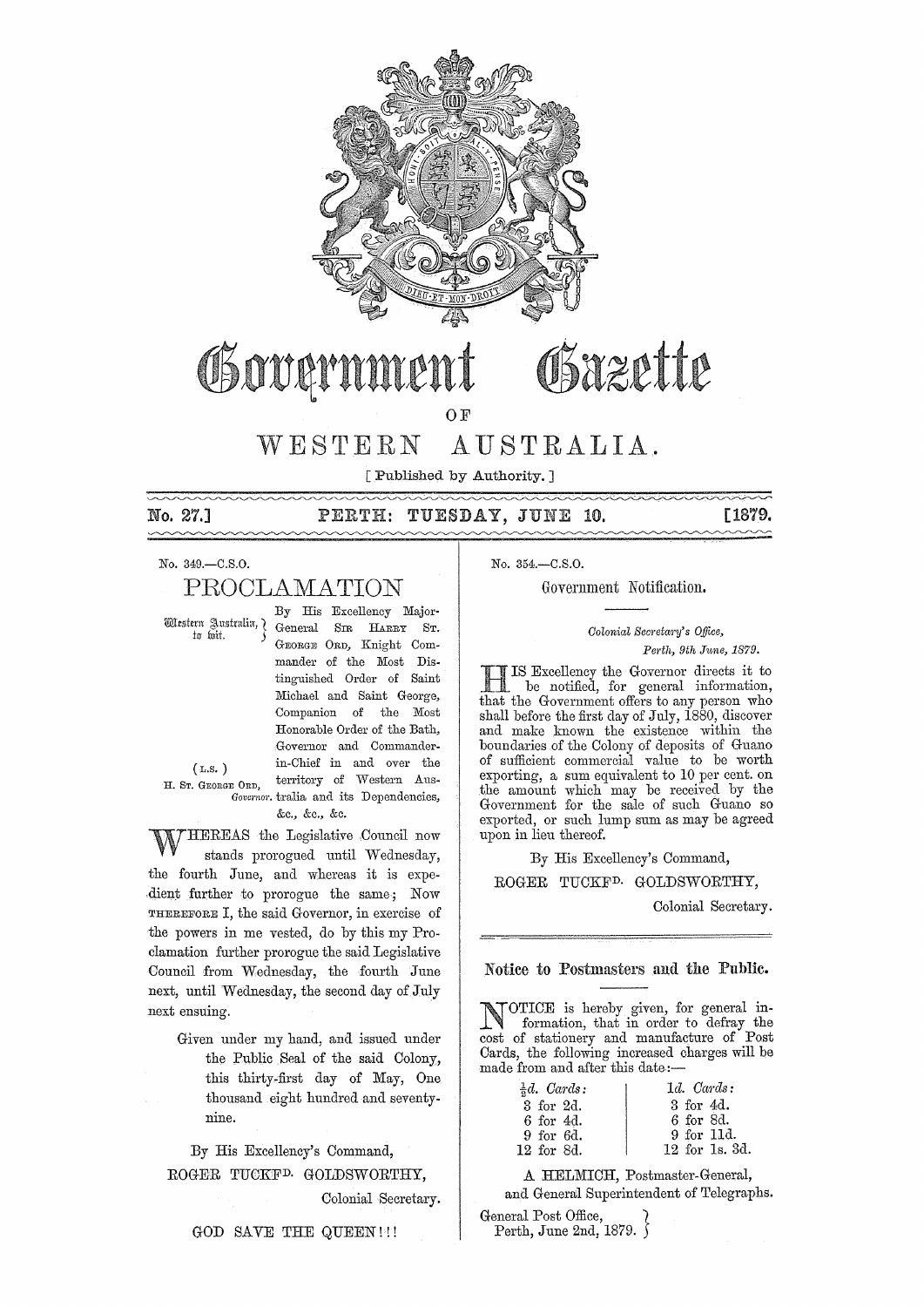No. 352.-C.S.0.

*Colonial Secretary's Office, Perth, 7th June, 1879.* 

IS Excellency the Governor directs the publication of the following Circular Despatch, with enclosures, for general information.

By His Excellency's Command, ROĞER TUCKF<sup>D.</sup> GOLDSWORTHY, Colonial Secretary.

CIRCULAR.

Downing Street, 18th March, 1879.

SIR,-With reference to Lord Carnarvon's Circular Despatch ofthe 16th Jannary, 1878, I have the honor to transmit to you, for publication in the Uolony under your Government, a copy of a letter from the Foreign Office, (5th March, 1879), enclosing a copy of an Order in Council, dated the 22nd February, 1879, for giving effect to the Treaty, the Protocol, and the two Conventions between Great Britain and the Swiss Confederation, for the mutual Surrender of Fugitive Criminals, respectively signed on the 31st of March, 1874; the 28th of November, 1874; the 19th of June, 1878; and the 13th of December, 1878.

I have, &c.

The Officer Administering the Government of W. A. M. E. HICKS BEACH.

*The Foreign O.tfice to the Oolonial Office.* 

Foreign Office, March 5, 1879.

 $SIR$ , $\text{I}$  am directed by the Marquis of Salisbury to acquaint you, for the information of Sir Michael Hicks Beach, that an Order in Council for giving effect to the Treaty, the Protocol, and the two Conventions between Great Britain and the Swiss Confederation, for the mutual Surrender of Fugitive Criminals, which were respectively signed on the 31st of March, 1874; the 28th of November, 1874; the 19th of June, 1878; ancl the 13th of December, 1878, was passed on the 22nd ultimo.

This Order in Council, of which I enclose copies, was published in the London Gazette of the 28th ultimo.

(Signed) I am, &c., TENTERDEN.

The Under Secretary of State, Colonial Office.

*Extract from " The London Gazette" of Friday, February 28, 1879.* 

At the Court at *Windsor*, the 22nd day of *February*, 1879.

Present:

#### THE QUEEN'S MOST EXCELLENT MAJESTY IN COUNCIL.

WHEREAS by the Extradition Acts of 1870 and 1873, it was amongst other things enacted, that where an<br>arrangement has been made with any foreign State with respect to the surrender to such State of any fugitive<br>criminals, H State; and that Her Majesty may, by the same or any subsequent Order, limit the operation of the Order, and<br>restrict the same to fugitive criminals who are in or suspected of being in the part of Her Majesty's dominions<br>sp as may be deemed expedient:

And whereas a Treaty was concluded on the thirty-first day of March, one thousand eight hundred and seventy-four, between Her Majesty and the Swiss Confederation, for the Mutual Extradition of Fugitive<br>Criminals, which Treaty is in the terms following :—

Her Majesty the Queen of the United Kingdom of Great Britain and Ireland, and the Swiss Confedera-tion, having judged it expedient, with a view to the better administration of justice and to the prevention of crime within their respective territories and jurisdictions, that persons charged with, or convicted of, the crimes hereinafter enumerated, and being fugitives from justice, should, under, certain circum-<br>stances, be reciprocally delivered up, have named as their Plenipotentiaries to conclude a Treaty for this purpose, that is to say:

Her Majesty the Queen of the United Kingdom of<br>Great Britain and Ireland, Alfred Guthrie Graham<br>Bonar, Esquire, Her Envoy Extraordinary and<br>Minister Plenipotentiary to the Swiss Confederation;

And the Federal Council of the Swiss Confederation, Joseph Martin Knüsel, Member of the Swiss<br>Federal Council;

Who, after having communicated to each other their respective full powers, found in good and due form, have agreed upon and concluded the following Articles:-

#### ARTICLE I.

The High Contracting Parties engage to deliver up to each other those persons who, being accused<br>or convicted of a crime committed in the territory<br>of the one Party, shall be found within the territory<br>of the other Party under the circumstances and<br>conditions stated in

#### ARTICLE II.

The crimes for which the extradition is to be granted are the following :-

(1.) Mmder (including infanticide) and attempt to murder.

(2.) Manslaughter.

(3.) Counterfeiting or altering money, uttering or bringing into circulation counterfeit or altered money.

(4.) Forgery, 01' counterfeiting, or altering, or uttering what is forged, or counterfeited, or altered; comprehending the crimes designated in the Penal Codes of either State as counterfeiting or falsifi-cation of paper money, bank notes, or other securities, forgery or other falsification of other public or private documents, likewise the uttering or bringing into circulation, or wilfully using such counterfeited, forged, or falsified papers.

(5.) Embezzlement or larceny.

(6.) Obtaining money or goods by false pretences.

(7.) Crimes against bankruptcy laws.

(8.) Fraud committed by a bailee, banker, agent, factor, trustee, or director, or member or public officer of any company made criminal by any law for the time being in force.

(9.) Rape.

(10.) Abduction of minors.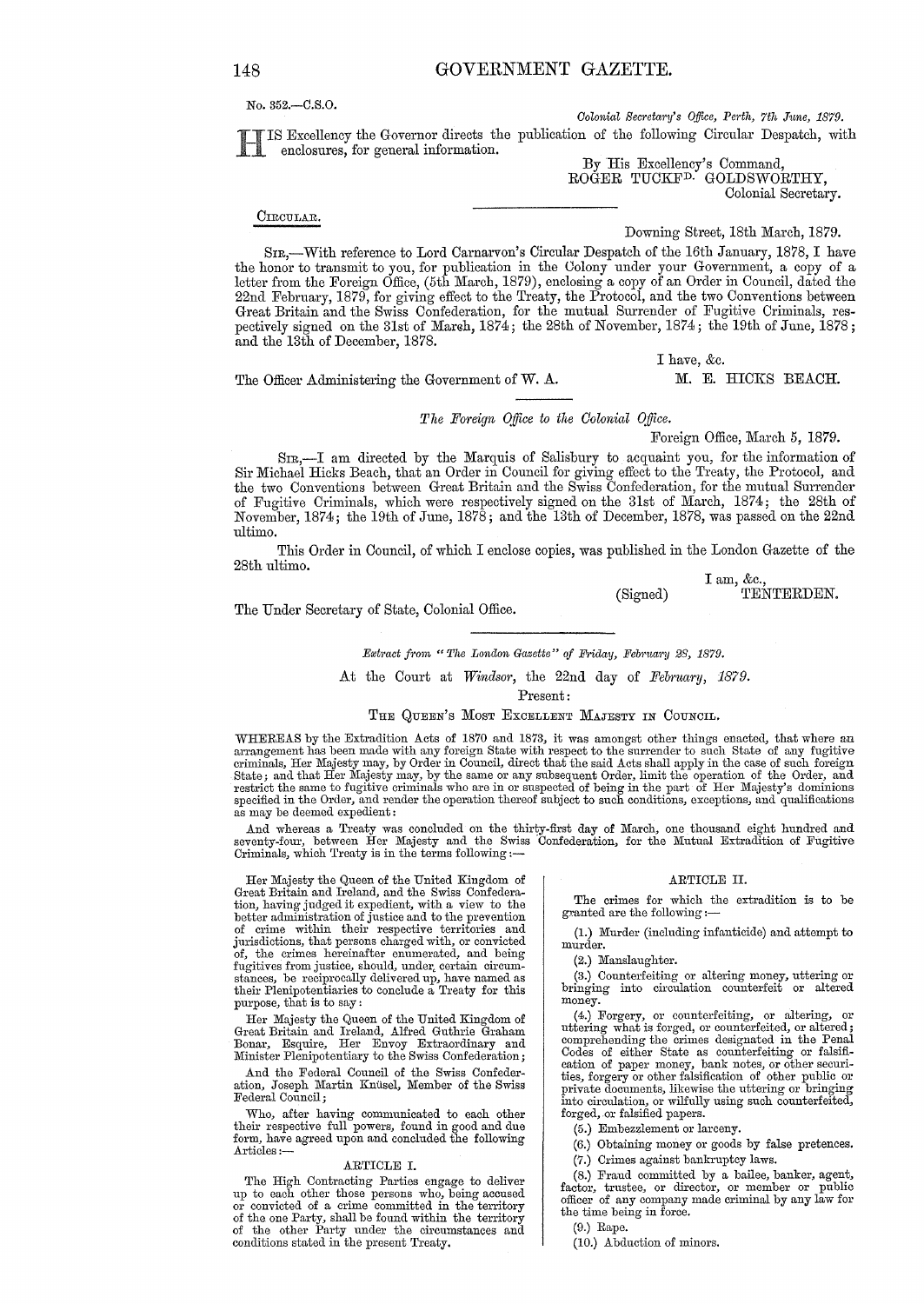(11.) Child stealing or kidnapping.

(12.) False imprisonment.

(13.) Burglary or housebreaking, with criminal intent.

(14.) Arson.

(15.) Robbery with violence.

(16.) Threats by letter or otherwise with intent to extort.

(17.) Perjury or subornation of perjury.

(18.) Malicious injury to property, if the offence be indictable.

The extradition is also to take place for participa-tion in any of the aforesaid crimes, as an accessory before or after the fact.

#### ARTICLE III.

No Swiss shall be delivered up by Switzerland to the Government of the United Kingdom; and no subject of the United Kingdom shall be delivered up by the Government thereof to Switzerland.

#### ARTICLE IV.

The extradition shall not take place if the person claimed on the part of the Government of the United Kingdom, or the person claimed on the part of the Swiss Government, has already been tried and discharged or punished, or is still under trial, in one of the Swiss Cantons or in the United Kingdom respectively, for the crime for which his extradition is demanded.

If the person claimed on the part of the Government of the United Kingdom, or if the person claimed on the part of the Swiss Government, should be under examination, or have been condemned for any other crime, in one of the Swiss Cantons or in the United Kingdom respectively, his extradition may be deferred until he shall have been set at liberty in due course of law.

In case such individual should be proceeded against or detained in the country, in which he has taken refuge, on account of obligations contracted towards private individuals, his extradition shall, nevertheless, take place; the injured party retaining his right to prosecute his claims before the com- petent authority.

#### ARTICLE V.

The extradition shall not take place if, subsequently to the commission of the crime, or the institution of the penal prosecution, or the conviction thereon, exemption from prosecution or punishment has been acquired by lapse of time, according to the laws of the State applied to.

#### ARTICLE VI.

If the individual claimed by one of the two Con-tracting Parties in pursuance of the present Treaty should be also claimed by one or several other Powers, on account of other crimes committed upon their respective territories, his surrender shall be granted to that state whose demand is earliest in date; unless any other arrangement should be made between the Governments which have claimed him, either on account of the gravity of the crimes com- mitted, or for any other reason.

#### ARTICLE VII.

A fugitive criminal shall not be surrendered if the offence in respect of which his surrender is demanded is one of a political character, or is connected with a crime of that nature, or if he prove that the requisition for his surrender has, in fact, been made with a view to try and punish him for an offence of a political character.

#### ARTICLE VIII.

A person surrendered can in no case be kept in prison, or be brought to trial in the State to which the surrender has been made, for any other crime, or on account of any other matters than those for which the extradition shall have taken place.

This stipulation does not apply to crimes com- mitted after the extradition.

#### ARTICLE IX.

The requisition for extradition must always be made by the way of diplomacy, and to wit, in Switzerland by the British Minister to the President of the Confederation, and in the United Kingdom to

the Secretary of State for Foreign Affairs by the Consul-General of Switzerland, who, for the purposes of this Treaty, is hereby recognised by Her Majesty as a Diplomatic Representative of Switzerland.

The requisition for the extradition of an accused person must be accompanied by a warrant of arrest issued by the competent authority of the State re- quiring the extradition, and by such evidence as, according to the laws of the place where the accused is found, would justify his arrest if the crime had been committed there.

If the requisition relates to a person already con- victed, it must be accompanied by the sentence of condemnation passed against the convicted person by the competent Court of the State that makes the requisition for extradition.

A requisition for extradition cannot be founded on sentences passed *in contumaciam.* 

#### ARTICLE X.

A fugitive criminal may, however, be apprehended<br>under a warrant issued by any police magistrate,<br>justice of the peace, or other competent authority, in<br>either country, on such information or complaint,<br>together with such proceedings as would in the opinion of the officer issuing the warrant justify its issue, if the crime had been committed in that part of the dominions of the two Contracting Parties in which he exercises juris-diction. Provided, however, that in the United Kingdom the accused shall in such case be sent as speedily as possible before a police magistrate in London. Such requisition may be made by means of the post or by telegraph.

The accused shall, however, be discharged if within such reasonable time as, with reference to the circumstances of the case, the police magistrate may fix, the requisition shall not have been made according to the stipulations contained in Article IX.

#### ARTICLE XI.

The extradition shall not take place before the expiration of fifteen days from the apprehension, and then only if the evidence be found sufficient, according to the laws of the State applied to, either to justify the committal of the prisoner for trial in case the crime had been committed in the territory of the said State, or to prove that the prisoner is the identical person convicted by the Courts of the State which makes the requisition.

#### AR'rICLE XII.

In the examinations which they have to make in accordance with the foregoing stipulations, the authorities of the State applied to shall admit as<br>entirely valid evidence the sworn depositions or<br>statement of witnesses taken in the other State, or<br>copies thereof, and likewise the warrants and sen-<br>tences issued there of such State, and are authenticated by the oath of some witness, or by being sealed with the official seal of a British Secretary of State, or of the Chan-cellor of the Swiss Confederation.

#### ARTICLE XIII.

If sufficient evidence for the extradition be not produced within two months from the date of the apprehension of the fugitive, he shall be set at liberty.

#### ARTICLE XIV.

All articles seized, which were in the possession of the person to be surrendered at the time of his ap-prehension, shall, if the competent authority of State applied to for the extradition has ordered the delivery thereof, be given up when the extradition takes place, and the said delivery shall extend not merely to the stolen articles, but to everything that may serve as a proof of the crime.

#### ARTICLE XV.

The Contracting Parties renounce any claim for the reimbursement of the expenses incurred by them in the arrest and maintenance of the person to be surrendered, and his conveyance to the frontiers of the State from which he is required; they reciprocally agree to bear such expenses themselves.

#### ARTICLE XVI.

The stipulations of the present Treaty shall be applicable to the Colonies and foreign Possessions of Her Britannic Majesty.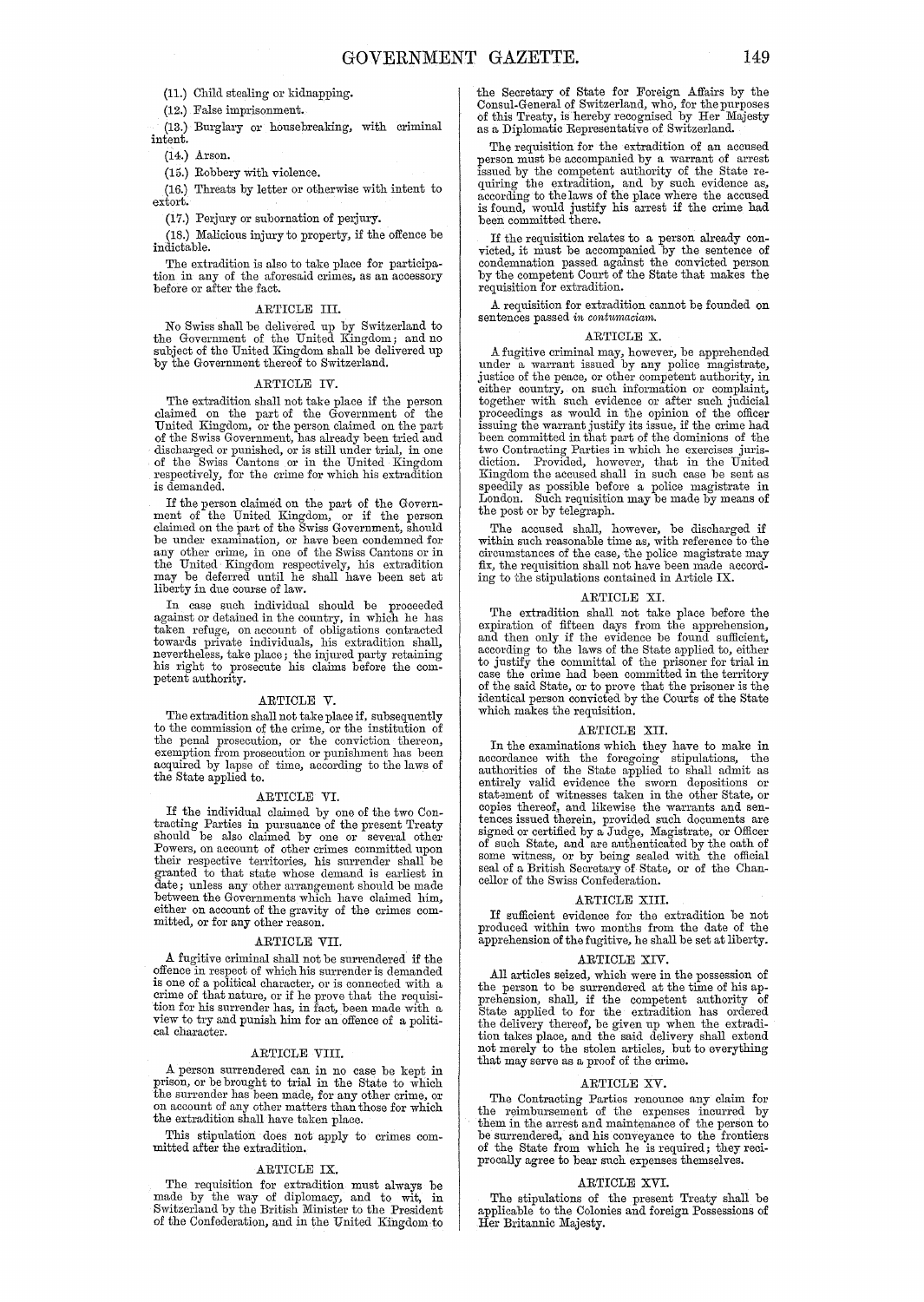The requisition for the arrest and surrender of a fugitive criminal who has taken refuge in any of such Colonies or foreign Possessions shall be made through the Swiss Consul-General in London to the Secretary of State for Foreign Affairs, who shall proceed in conformity with the provisions of the present Treaty and the laws of the land.

Her Britannic Majesty shall, however, be at liberty to make special arrangements in the British Colonies and foreign Possessions for the surrender of such individuals as shall have committed in Switzerland any of the crimes hereinafore mentioned, who may take refuge within such Colonies and foreign Possessions, on the basis as nearly as may be, of the provisions of the present Treaty.

The requisition for the surrender of a fugitive criminal from any Colony or foreign Possession of Her Britannic Majesty shall be governed by the rules laid down in the preceding Articles of the present Treaty.

#### ARTICLE XVII.

The present Treaty shall come into force ten days after its pUblication in conformity with the forms prescribed by the laws of the High Contracting Parties. It may be terminated by either of the High Contracting Parties, but shall remain in force for six months after notice has been given for its terminatien.

The Treaty shall be ratified, and the ratifications shall be exchanged at Berne in four weeks, or sooner if possible.

In witness whereof the respective Plenipotentiaries have signed the same, and have affixed thereto the seal of their arms.

Done at Berne, the thirty-first day of March, in the year of our Lord one thousand eight hundred and seventy-four.

| (L.S.) |  | A. G. G. BONAR. |
|--------|--|-----------------|
| (L.S.) |  | J. M. KNUSEL.   |

And whereas a Protocol amending Article XVI of the aforesaid Treaty was signed by the Plenipotentiaries of Her Majesty and of the Swiss Confederation on the twenty-eighth day of November, one thousand eight hundred and seventy-four, which Protocol is in the following terms :-

The Undersigned Plenipotentiaries of Her Majesty in case there should be no Swiss Consul, through the the Queen of the United Kingdom of Great Britain Consular Agent of another State charged for the and Ireland, and the Federal Council of the Swiss occasion with the Swiss interests in the Colony or Confederation, having met in Conference, have taken Possession in question. into their consideration the following subject:-

They have directed their attention to the fact that the second paragraph of the XVIth Article of the Treaty, which stipulates that the requisition for the arrest of a fugitive criminal who has taken refuge in any of the Colonies or foreign possessions of Her Britannic Majesty shall be made through the Swiss Consul-General in London to the Secretary of State for Foreign Affairs, was not in accordance with the law of England, and they have consequently resolved to declare that the second paragraph of that Article beginning:

" The requisition for the arrest," and concluding with "and the laws of the land," shall be null and void, and in lieu thereof the following words shall be substituted:

"The requisition for the surrender of a fugitive criminal who has taken refuge in any of such Colonies or foreign possessions shall be made to the Governor or to the Supreme Authority of such The Plenipotentiary of Switzerland, Colony or Possession through the Swiss Consul, or, decreed to the Swiss Consul, or, decreed to the CL.S.) J. M. KNUSEL.

"The Governor or Supreme Authority abovementioned shall decide with regard to such requisi-tions as nearly as possible in accordance with the provisions of the present Treaty. He will, however, be at liberty either to consent to the extradition or report the case to his Government."

The other provisions of Article XVI remain in force as they have been agreed upon in the Treaty.

This Protocol shall be regarded and acted upon as forming part of the Treaty in question.

In witness whereof the Undersigned have signed this Protocol, and have hereunto affixed their seals.

Done in duplicate at Berne, the twenty-eighth day of November, in the year of Grace, one thousand eight hundred and seventy-four.

The Plenipotentiary of Great Britain,

(L.S.) EDWIN CORBETT.

And whereas the ratifications of the said Treaty and Protocol' were exchanged at Berne on the thirty-first day of December, one thousand eight hundred and seventy-four:

And whereas under and by virtue of the powers in and by the 17th Article of the said Treaty reserved and<br>contained, the Swiss Confederation did on the twenty-second day of December, one thousand eight hundred and<br>seventy-s be given for its termination.

And whereas on the nineteenth day of June, one thousand eight hundred and seventy-eight, a Convention was entered into between Great Britain and Switzerland in the terms following:-

The Swiss Federal Council having, by a note of the<br>22nd December, 1877, denounced the Extradition<br>Treaty of the 31st March, 1874, which exists between<br>the United Kingdom of Great Britain and Ireland<br>and the Swiss Confedera Treaty not having as yet been concluded, the High Contracting Parties, being desirous of prolonging the duration of the Treaty now in force, have named as their Plenipotentiaries for this purpose:

Her Majesty the Queen of the United Kingdom of Great Britain and Ireland, Sir Horace Rumbold, Baronet, Her Majesty's Minister Resident to the Swiss Confederation : and

The Federal Council of the Swiss Confederation M le Conseiller Fédéral Fridolin Anderwert, Chief of the Federal Department of Justice and Police;

The Swiss Federal Council having, by a note of the 22nd December, 1877, denounced the Extradition Treaty of the 31st March, 1874, which exists between the United Kingdom of Great Britain and Ireland and the Swiss Confederation, and a new Extradition Treaty not having as yet been concluded, the High Contracting Parties, being desirous of prolonging Who, after having communicated to each other their full powers, found in good and due form, have concluded the following Convention:-

The duration of the Treaty of the 31st March, 1874, between the United Kingdom of Great Britain and Ireland and the Swiss Confederation is prolonged for six months, to date from the 22nd June, 1878.

Done at Berne, this nineteenth day of June, one thousand eight hundred and seventy-eight.

The Plenipotentiary of the United Kingdom of Great Britain and Ireland.

(Signed) HORACE RUMBOLD.

#### The Plenipotentiary of Switzerland. (Signed) ANDERWERT.

And whereas on the thirteenth day of December, one thousand eight hundred and seventy-eight, a further Convention was entered into between Great Britain and Switzerland in the terms following:-

the duration of the Treaty now in force, have named as their Plenipotentiaries for this purpose:

Her Majesty the Queen of the United Kingdom of Great Britain and Ireland, Sir Horace Rumbold, Baronet, Her Majesty's Minister Resident to the Swiss Confederation; and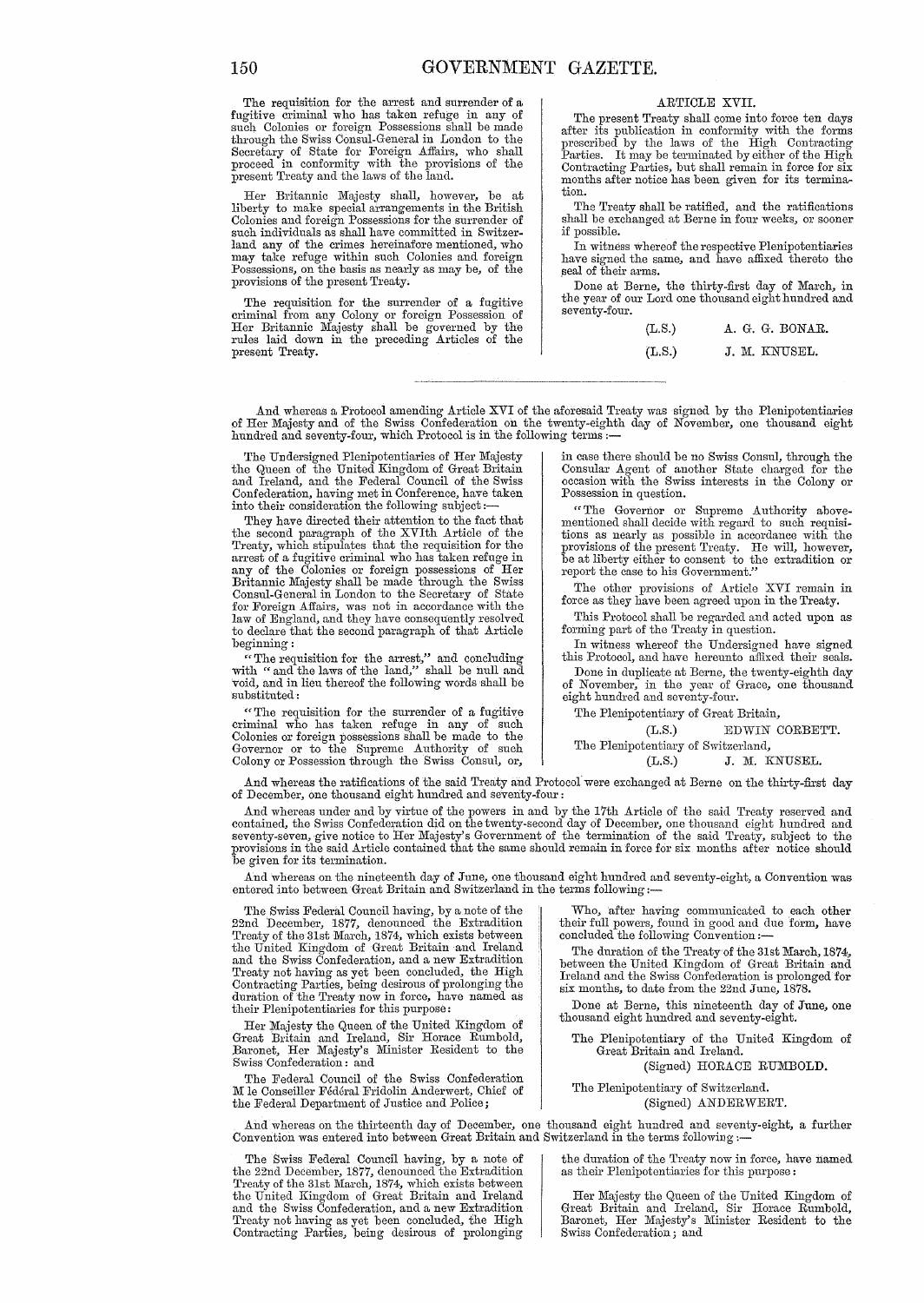The Federal Council of the Swiss Confederation, M. le Conseiller Fédéral Fridolin Anderwert, Chief of the Federal Department of Justice and Police;

Who, after having communicated to each other their full powers, found in good and due form, have concluded the following Convention :-

The duration of the Treaty of the 31st March, The author of the United Kingdom of Great Britain<br>and Ireland and the Swiss Confederation is prolonged for twelve months, to date from the 22nd December, 1878.

Done at Berne, this thirteenth day of December, one thousand eight hundred and seventy-eight. The Plenipotentiary of the United Kingdom of

Great Britain and Ireland:

(Signed) HORACE RUMBOLD.

#### The Plenipotentiary of Switzerland: (Signed) ANDERWERT.

Now, therefore, Her Majesty, by and with the advice of Her Privy Council, and in virtue of the authority committed to Her by the said recited Acts, doth order, and it is hereby ordered, that the said Acts shall apply in th

C. L. PEEL.

No. 353.-C.S.O.

#### Colonial Secretary's Office, Perth, 9th June, 1879.

IS Excellency The Governor directs the publication of the following Abstract of the H Revenue and Expenditure of the Colony of Western Australia, for the Quarter ended 31st March, 1879, for general information.

> By His Excellency's Command, ROGER TUCKFD. GOLDSWORTHY,

Colonial Secretary.

| Abstract of the Revenue of the Colony of |  |  |  |  |
|------------------------------------------|--|--|--|--|
| Western Australia, for the Quarter ended |  |  |  |  |
| March 31st, 1879.                        |  |  |  |  |

Abstract of the Expenditure of the Colony of Western Australia, for the Quarter ended March 31st, 1879.

| HEADS OF REVENUE.                                                                                                                                                                                                                                                                                                                                                                                                                                                               |                                                                                                                             | AMOUNT.                                                                                                                     |                                                                                                                                         | HEADS OF SERVICE.                                                                                                                                                                                                                                                                                                                                                                                                                                                  |                                                                                                                                | AMOUNT.                                                                                                                 |                                                                                                                                                                                   |
|---------------------------------------------------------------------------------------------------------------------------------------------------------------------------------------------------------------------------------------------------------------------------------------------------------------------------------------------------------------------------------------------------------------------------------------------------------------------------------|-----------------------------------------------------------------------------------------------------------------------------|-----------------------------------------------------------------------------------------------------------------------------|-----------------------------------------------------------------------------------------------------------------------------------------|--------------------------------------------------------------------------------------------------------------------------------------------------------------------------------------------------------------------------------------------------------------------------------------------------------------------------------------------------------------------------------------------------------------------------------------------------------------------|--------------------------------------------------------------------------------------------------------------------------------|-------------------------------------------------------------------------------------------------------------------------|-----------------------------------------------------------------------------------------------------------------------------------------------------------------------------------|
| Customs<br>Harbor Dues<br>Land Sales<br>$\cdots$<br>Land Revenue<br>$\ldots$<br>Rents (exclusive of Land)<br>Transfer Duties<br>Licenses<br>$\cdots$<br>$Postages \dots$<br><b><i>Charles Committee State State State</i></b><br>Commission on Money Orders<br>Telegrams<br>Fines, Forfeitures, and Fees of Court<br>Fees of Office<br>Rottnest Native Penal Establishment<br>Sale of Government Property<br>Reimbursements<br>$\cdots$<br>Railway Receipts<br>Royalty on Guano | £<br>19071<br>710<br>1532<br>18828<br>14<br>23<br>3122<br>1911<br>23<br>579<br>478<br>591<br>38<br>102<br>476<br>132<br>353 | s.<br>8<br>17<br>$\overline{\mathbf{4}}$<br>17<br>10<br>15<br>18<br>9<br>5<br>18<br>$\Omega$<br>8<br>4<br>11<br>7<br>1<br>3 | d.<br>9<br>10<br>8<br>$10\,$<br>0<br>$\bf{0}$<br>$\Omega$<br>9<br>3<br>$\bf{0}$<br>5<br>8<br>$\bf{0}$<br>11<br>4<br>9<br>$\overline{4}$ | Civil List Schedule G., 33rd Vict., )<br>No 13<br>His Excellency The Governor<br>The Legislature<br>$\mathbf{1}$<br>Colonial Secretary's Department .<br>Treasury<br>Audit Department<br>Land Titles do.<br>$\cdots$<br>$\rm{Registr}v$<br>do.<br>Survey<br>do.<br>.<br>Office of Works<br>Customs Department<br>Postal and Telegraph Department<br>Harbor and Light<br>do.<br>Administration of Justice<br>Medical Department<br>Police<br>$\phi$<br>Gaols<br>do. | £<br>1120<br>73<br>113<br>297<br>178<br>192<br>212<br>57<br>2274<br>721<br>1077<br>5389<br>998<br>2063<br>1492<br>5410<br>1409 | s.<br>$\mathbf{0}$<br>11<br>1<br>14<br>15<br>15<br>10<br>10<br>9<br>3<br>9<br>$\mathbf{1}$<br>14<br>5<br>18<br>11<br>16 | d.<br>$\theta$<br>6<br>8<br>$\overline{2}$<br>$\theta$<br>$\overline{2}$<br>$\bf{0}$<br>$\bf{0}$<br>11<br>11<br>$\overline{2}$<br>$\ddot{\mathbf{0}}$<br>11<br>6<br>11<br>10<br>7 |
| $\bullet$ and $\bullet$<br>.<br>Refunds<br>$\cdots$<br>Special Receipts<br>Contributions under 30th Vict., No. 13<br>Penalties under<br>do.<br>Interest<br>Special Receipts North District<br>Miscellaneous Services<br>$\cdots$                                                                                                                                                                                                                                                | 47<br>292<br>1203<br>15<br>267<br>106<br>197                                                                                | 8<br>13<br>$\Omega$<br>9<br>$\overline{7}$<br>$\Omega$<br>4                                                                 | $\overline{2}$<br>8<br>3<br>9<br>7<br>0<br>8                                                                                            | Rottnest Penal Establishment<br>Government Printing Department<br>Inspectors of Sheep<br>Education<br>$\mathbf{r}$ , $\mathbf{r}$ , $\mathbf{r}$ , $\mathbf{r}$<br>Poor House and Charitable Allowances<br>Immigration<br>Pensions.<br>Ecclesiastical Services                                                                                                                                                                                                     | 628<br>372<br>291<br>3248<br>1338<br>735<br>245<br>866                                                                         | 5<br>$\mathbf{0}$<br>13<br>3<br>17<br>4<br>1<br>$\Omega$                                                                | 9<br>$\ddot{\mathbf{0}}$<br>4<br>$\mathbf{1}$<br>3<br>10<br>$\bf{0}$<br>$\theta$                                                                                                  |
| Commissariat Chest on Account)<br>of Police and Magistracy                                                                                                                                                                                                                                                                                                                                                                                                                      | 50120<br>3250                                                                                                               | 6<br>0                                                                                                                      | 7<br>$\Omega$                                                                                                                           | Works and Buildings<br>Roads and Bridges<br>.<br>Miscellaneous Services<br>Aborigines<br>1.<br>Crown Agents,-Remittances to)                                                                                                                                                                                                                                                                                                                                       | 4556<br>1322<br>6279<br>307                                                                                                    | 14<br>10<br>$\boldsymbol{2}$<br>$\mathbf{I}$                                                                            | 3<br>$\bf{0}$<br>11<br>$\overline{4}$                                                                                                                                             |
| TOTAL<br>Audit Office, Perth, June 7th, 1879.                                                                                                                                                                                                                                                                                                                                                                                                                                   | 53370                                                                                                                       | $6 -$                                                                                                                       | $\overline{7}$                                                                                                                          | National Bank, Melbourne<br>Refunds<br>Lacepede Islands<br>Government Gardens and Reserves<br>Interest on Loans                                                                                                                                                                                                                                                                                                                                                    | 93<br>562<br>320<br>23<br>2376                                                                                                 | 14<br>10<br>4<br>15<br>10                                                                                               | 5<br>8<br>9<br>$\mathbf{0}$<br>0                                                                                                                                                  |
| E. L. COURTHOPE, Auditor-General.                                                                                                                                                                                                                                                                                                                                                                                                                                               |                                                                                                                             |                                                                                                                             |                                                                                                                                         | TOTAL                                                                                                                                                                                                                                                                                                                                                                                                                                                              | 46650                                                                                                                          | 17                                                                                                                      | 10                                                                                                                                                                                |
| NOTE.—This Abstract includes the Receipts at Roe-<br>bourne for 4 months.                                                                                                                                                                                                                                                                                                                                                                                                       |                                                                                                                             |                                                                                                                             |                                                                                                                                         | Audit Office, Perth, June 7th, 1879.<br>E. L. COURTHOPE, Auditor-General.                                                                                                                                                                                                                                                                                                                                                                                          |                                                                                                                                |                                                                                                                         |                                                                                                                                                                                   |

NOTE.-This Abstract includes the Expenditure at Roebourne for 4 months.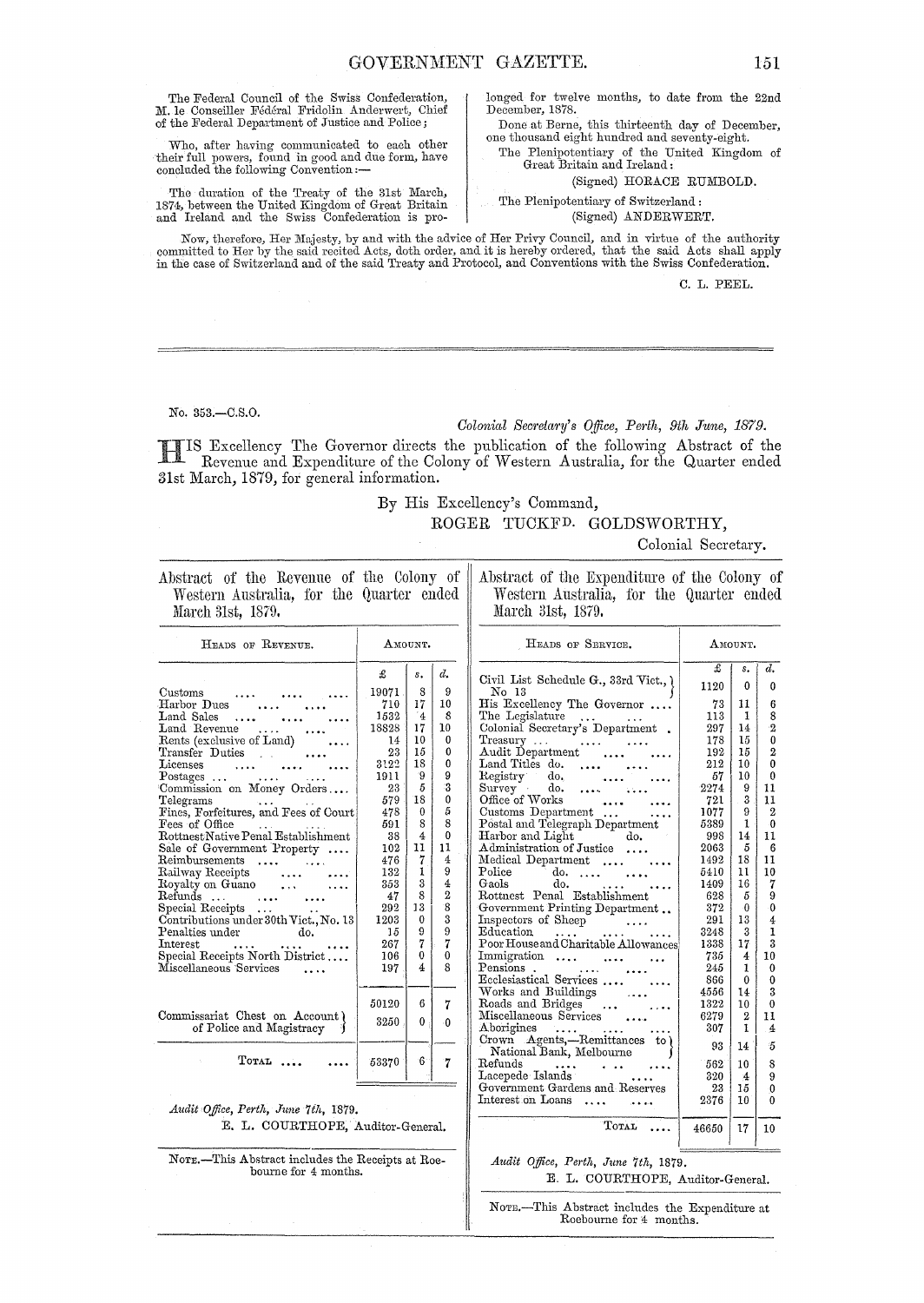### GOVERNMENT GAZETTE.

#### WESTERN AUSTRALIA.

#### Meteorological Observations for the week ending 7th June, 1879.

WIND Registered by Mr. Forsyth, Harbor Master, at Arthur's Head, Fremantle; altitude above the sea 55 feet, in Latitude 32° 02' 14" S., Longitude 115° 45' 12" E.

The other instruments registered are placed in the grounds adjoining the Survey Office, Perth; altitude above the sea 47 feet, in Latitude 31° 57' 25" S., Longitude 115° 52' 02" E.

#### MALCOLM FRASER,

#### Surveyor General.

| Week<br>ending. | <b>BAROMETER:</b><br>Mean Reading<br>corrected, and re-<br>duced to sea level,<br>and 32 deg. Fah.                   | THERMOMETERS IN SHADE. |               |               | <b>RADIATION</b><br>THERMO-<br>METERS. |        |                       | WIND.      |                                        | <b>DEGREE</b>                 |                           |                                    | <b>EVAPOR-</b>   |                         |
|-----------------|----------------------------------------------------------------------------------------------------------------------|------------------------|---------------|---------------|----------------------------------------|--------|-----------------------|------------|----------------------------------------|-------------------------------|---------------------------|------------------------------------|------------------|-------------------------|
|                 |                                                                                                                      |                        | Dry.<br>Wet.  |               |                                        |        | RAIN:<br>Amount<br>in | Horizontal |                                        | OF<br>HUMIDITY,<br>Saturation | CLOUD:<br>Mean<br>amount. | ដ្ឋីដូ<br>$\cdots$<br>ONTE<br>8880 | ATION:<br>Amount |                         |
|                 |                                                                                                                      | Maxi-<br>mum.          | Mini-<br>mum. | Maxi-<br>mum. | Mini-<br>mum.                          | Solar. | Terres-<br>trial.     | inches.    | velocity in<br>miles, per<br>24 hours. | General<br>direction.         | =100; mean<br>amount.     |                                    | š                | $\inf_{\text{inches.}}$ |
| 7th             | 29.998                                                                                                               | 664                    | 50.2          | 59.4          | 47.0                                   | 115.5  | 42.6                  | 1.66       | 376.68                                 | Various                       | 71                        | 6                                  | 2.5              | ٠3                      |
|                 | Highest reading of Barometer 30.225 1st.<br>$\Omega$ Maximum $\sim$<br>70 $\cdot$<br>4th<br>.<br>$\bullet$<br>$\sim$ |                        |               |               |                                        |        |                       |            |                                        |                               |                           |                                    |                  |                         |

Thermometers in shade. Minimum Dry 45.6 1st Lowest do.  $29.718$  5th  $\overline{d}$ .

The Observations are taken at Perth at 10 a.m., (excepting Barometer, which is registered at 12 a.m.) M. A. C. FRASER, Observer.

## LAND SALES.

Crown Lands' Office, Perth, 9th June, 1879.

THE undermentioned Allotments of Land will be offered for Sale, at Public Auction, on the date and at the place specified in the Schedule below, at one o'clock, p.m.

SCHEDULE.

| Date of Sale. | Place of Sale.      | Description of Lot. |                          |          |          | Number of Lot.   | Quantity. |           |          | Upset Price. |    |         |                             |
|---------------|---------------------|---------------------|--------------------------|----------|----------|------------------|-----------|-----------|----------|--------------|----|---------|-----------------------------|
|               |                     |                     |                          |          |          |                  |           |           |          | a.           | r. | p.      |                             |
| 1879.         |                     |                     |                          |          |          |                  |           |           |          |              |    |         |                             |
| June 12       | Northam<br>$\cdots$ |                     | $\operatorname{Northam}$ |          |          | Sub.             | 76        | $\cdots$  | $\cdots$ | $^{2}$       |    | $3\,22$ | $\vert$ £1 10s. $\psi$ acre |
| Do.           | Northam<br>         |                     | Do.                      |          |          | T <sub>own</sub> | 136       |           |          |              | 3  | 24      | £7 10s. $\psi$ lot          |
| Do.           | Do.<br><br>$\cdots$ |                     | Do.                      | $\cdots$ | $\cdots$ | Do.              | 197       | $\ddotsc$ |          |              |    |         | Do.                         |
|               |                     |                     |                          |          |          |                  |           |           |          |              |    |         |                             |

MALCOLM FRASER, Commissioner of Crown Lands.

## "The Perth Drainage Rate Act, 1875."

| Dr.   | The Perth City Council in Account Current with the Colonial Treasurer,<br>(Section 2, 42 Vict., No. 8.)                                 |                                                            |                                                       |  |  |  |  |  |
|-------|-----------------------------------------------------------------------------------------------------------------------------------------|------------------------------------------------------------|-------------------------------------------------------|--|--|--|--|--|
| 1879. | $\mathcal{L}$ s.d.<br>June 1.--To Balance of Debt on 1st $1520 15 6$<br>May, 1879<br>$, 31 \text{ days}$ interest at 6 per cent. 7 15 0 | 1879.<br>June 4.-By Cash<br>, Balance on 1st June,<br>1879 | $\mathcal{L}$ s.d.<br>39 0 3<br>$\cdots$<br>1489 10 3 |  |  |  |  |  |
|       | £1528 10 6                                                                                                                              |                                                            | £1528 10<br>- 6                                       |  |  |  |  |  |

 $\sim$   $\sim$ 

GEO. PHILLIPS, Acting Colonial Treasurer.

Perth, 4th June, 1879.

152

JNO. SUMMERS, Treasurer Perth City Council.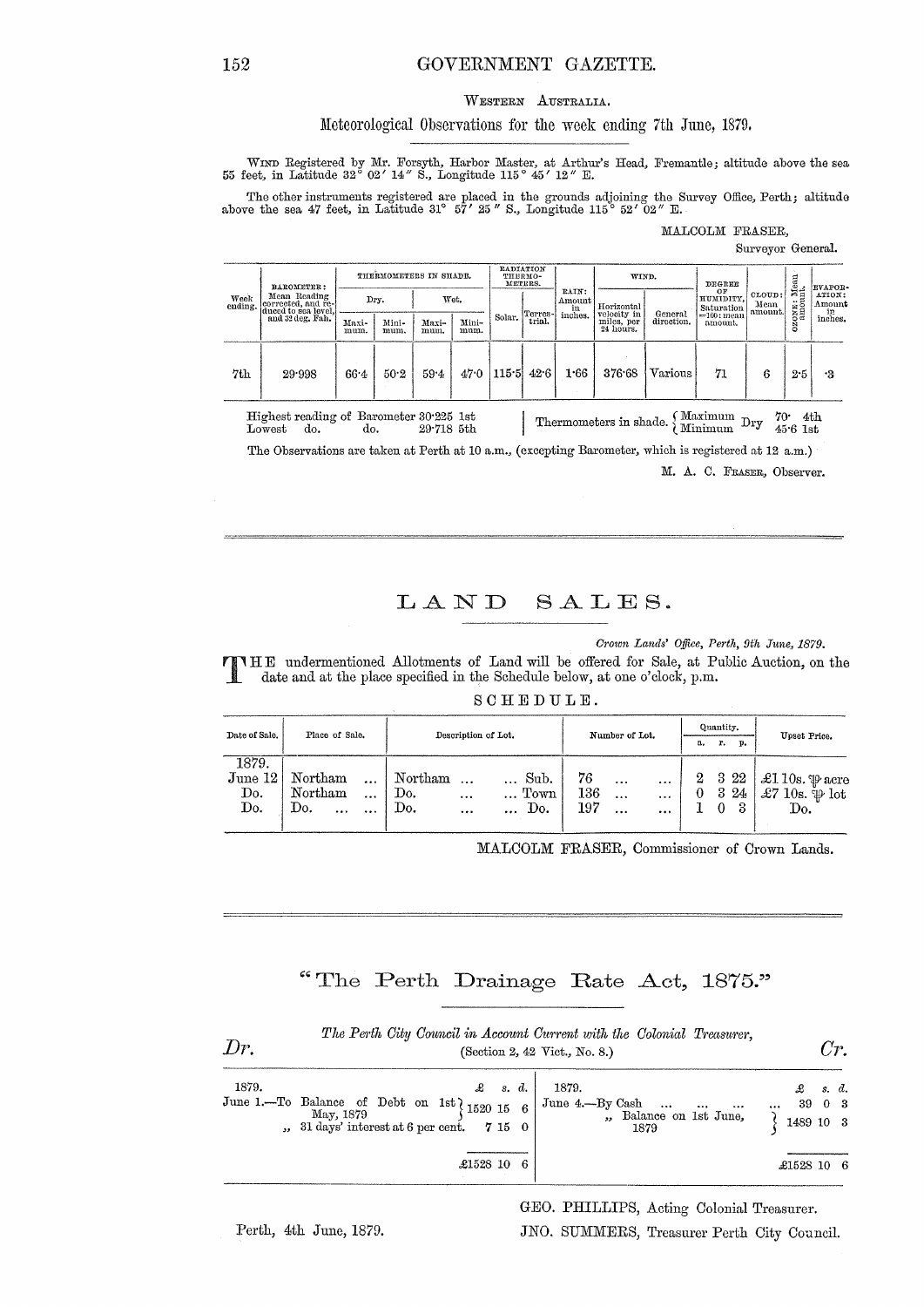### GOVERNMENT GAZETTE. 153

#### WESTERN AUSTRALIA.

#### Mail Time Table during the Month of

### JUNE, 1879.

| FOR THE AUSTRALIAN COLONIES, &c.                                                                                                                                                                                                                           |                                                                                                                                                                     |                                                                                                                                                                                                 |                                                                                                                                             |                                                                                                                                                                                                                                                                          |                                                                                                                                                                                                                       |                                                                                                                                                                                              |                                                                                                                                                                                                | FOR EUROPE, INDIA,                                                                                                                                                                                                                                                                                                                  |                                                                                                                                                                                                                |                                                                                                                                                                                                                          |                                                                                                                                                                                                 |
|------------------------------------------------------------------------------------------------------------------------------------------------------------------------------------------------------------------------------------------------------------|---------------------------------------------------------------------------------------------------------------------------------------------------------------------|-------------------------------------------------------------------------------------------------------------------------------------------------------------------------------------------------|---------------------------------------------------------------------------------------------------------------------------------------------|--------------------------------------------------------------------------------------------------------------------------------------------------------------------------------------------------------------------------------------------------------------------------|-----------------------------------------------------------------------------------------------------------------------------------------------------------------------------------------------------------------------|----------------------------------------------------------------------------------------------------------------------------------------------------------------------------------------------|------------------------------------------------------------------------------------------------------------------------------------------------------------------------------------------------|-------------------------------------------------------------------------------------------------------------------------------------------------------------------------------------------------------------------------------------------------------------------------------------------------------------------------------------|----------------------------------------------------------------------------------------------------------------------------------------------------------------------------------------------------------------|--------------------------------------------------------------------------------------------------------------------------------------------------------------------------------------------------------------------------|-------------------------------------------------------------------------------------------------------------------------------------------------------------------------------------------------|
|                                                                                                                                                                                                                                                            | Per Rob Roy.                                                                                                                                                        |                                                                                                                                                                                                 |                                                                                                                                             | Overland.                                                                                                                                                                                                                                                                |                                                                                                                                                                                                                       |                                                                                                                                                                                              |                                                                                                                                                                                                |                                                                                                                                                                                                                                                                                                                                     | CHINA, &c.<br>Per Rob Roy.*                                                                                                                                                                                    |                                                                                                                                                                                                                          |                                                                                                                                                                                                 |
| CLOSE AT                                                                                                                                                                                                                                                   | DAY.                                                                                                                                                                | DATE.                                                                                                                                                                                           | TIME                                                                                                                                        | CLOSE AT                                                                                                                                                                                                                                                                 | DAY.                                                                                                                                                                                                                  | DATE.                                                                                                                                                                                        | TIME                                                                                                                                                                                           | CLOSE AT                                                                                                                                                                                                                                                                                                                            | DAY.                                                                                                                                                                                                           | DATE.                                                                                                                                                                                                                    | TIME                                                                                                                                                                                            |
| Perth<br>Fremantle<br>Guildford<br>$\ddots$<br>York<br>$\cdots$<br>Northam.<br>$\ddotsc$<br>Newcastle<br>$\ldots$<br>Canning<br><br>Pinjarra<br><br>Bunbury<br>$\cdots$<br>Vasse<br>!<br>Victoria Plains<br>Dongarra<br>انت<br>Champion Bay<br>Northampton | Monday<br>Monday<br>Monday<br>Saturday<br>Saturday<br>Saturday<br>Friday<br>المعاد<br>Thursday<br>Monday<br>Monday<br>Saturday<br>Thursday<br>Thursday<br>Wednesday | June<br>2<br>$^{2}$<br>June<br>$^{2}$<br>June<br>31<br>May<br>31<br>May<br>$-31$<br>May<br>May<br>30<br>29<br>May<br>2<br>June<br>2<br>June<br>31<br>May<br>29<br>May<br>29<br>May<br>28<br>May | 1 p.m.<br>2 p.m.<br>8a.m.<br>3 p.m.<br>1 p.m.<br>$4$ p.m.<br>Noon<br>10 p.m. l<br>9 p.m.<br>10 p.m.<br>8 p.m.<br>9a.m.<br>10 a.m.<br>9 a.m. | Perth<br>$\cdots$<br>Fremantle<br>Guildford<br>York<br>Northam<br>Newcastle<br>!<br>Canning<br>Pinjarra<br>Bunbury<br>Vasse<br>Victoria Plains<br>Dongarra  Thursday<br>Greenough<br>Bannister<br>William River<br>Arthur River Saturday<br>Kojonup<br>. 1<br>Mt: Barker | Friday<br>اءه<br>Friday<br>اء ء<br>Friday<br>$\ddotsc$<br>Wednesday<br>Wednesday<br>Wednesday<br>  Friday<br>Thursday<br>Thursday<br>Wednesday<br>Saturday<br>Wednesday<br>Saturday<br>Saturday<br>Saturday<br>Sunday | June<br>June<br>June<br>June<br>4<br>June<br>June<br>June<br>June<br>June<br>5<br>June<br>4<br>May<br>-31<br>29<br>May<br>28<br>May<br>June<br>June<br>June<br>June<br>8<br>$_{\text{June}}$ | 4 p.m.<br>2 p.m.<br>8 a.m.<br>3 p.m.<br>1 p.m.<br>4 p.m.<br>$_{\rm Noon}$<br>10 p.m. ł<br>8 a.m.<br>4 p.m.<br>8 p.m.<br>9a.m.<br>6 p.m.  <br>4a.m.<br>$10$ a.m.<br>3 p.m.<br>8 p.m.<br>10 a.m. | Perth<br><br>Fremantle<br>Guildford<br>$\operatorname{York}$<br><br>Northam<br>$\ddotsc$<br>Newcastle<br>Canning<br>!<br>Pinjarra<br>!<br>Bunbury<br><br>Vasse<br>Victoria Plains<br>Dongarra<br>Greenough<br>Champion Bay Thursday<br>Northampton Wednesday<br>Mt. Barker<br>Kojonup<br>Arthur River<br>William River<br>Bannister | Monday<br>Monday<br>Monday<br>Saturday<br>Saturday<br>Saturday<br>Friday<br>. 1<br>Thursday<br>Monday<br>Monday<br>Saturday<br>Thursday<br>Thursday<br>Wednesday<br>Thursday<br>Thursday<br>Thursday<br>Friday | June 16<br>June 16<br>June 16<br>June 14<br>June 14<br>June 14<br>June 13<br>June 12<br>June 16<br>June 16<br>June 14<br>June 12<br>June 12<br>June 12<br>June 11<br>June 11<br>June 12<br>June 12<br>June 12<br>June 13 | 1pm.<br>2 p.m.<br>8a.m.<br>3 p.m.<br>1 p.m.<br>4 p.m.<br>Noon<br>10 p.m.<br>9 p.m.<br>10 p.m.<br>8 p.m.<br>$9a_m$<br>9 a.m.<br>2 p.m.<br>9a.m.<br>6 p.m.<br>8 a.m.<br>1 p.m.<br>6 p.m.<br>2a.m. |

For Albany and the Offices on the Road Overland:

|       | CLOSE AT   DAY.            | DATE TIME |  |
|-------|----------------------------|-----------|--|
| Perth | Thursday $June 19$ 11 a.m. |           |  |

|                       | MAILS FROM EUROPE, &c.                  |                    |                                                                                        | MAILS FROM COLONIES, &c.                |                    |
|-----------------------|-----------------------------------------|--------------------|----------------------------------------------------------------------------------------|-----------------------------------------|--------------------|
| Due at K.G.<br>Sound. | Expected to<br>arrive at K.G.<br>Sound. | Expected at G.P.O. | Due at K.G.<br>Sound.                                                                  | Expected to<br>arrive at K.G.<br>Sound. | Expected at G.P.O. |
|                       | Monday, June 16th Wednesday, June 11th  |                    | Saturday, June 14th   Thursday, June 19th   Wednesday, June 18th   Saturday, June 21st |                                         |                    |

The Correspondence by these Mails will be despatched to District P.Os. for Distribution by first opportunity after receipt. *(See* Annual Time Table oflst January, 1879.)

\* The English Mails to be despatched on the 16th June, will be due in London *vid* Brindisi on July 28th, and *vid* Southampton on August 4th.

LETTERS for Registration must be posted one hour before the closing of the Mails.

LATE LETTERS, on payment of a fee of 6d., may be posted half-an-hour after the closing of the Mails.

NEWSPAPERS and Book Packets must be posted one hom before the closing of the Mails, otherwise they will not be forwarded until the next Mail.

#### MONEY ORDERS will be issued as under:

For the Australian Colonies, &c., up to Saturday, May 31st, at 11 a.m. Do. Thursday, June 5th, at 11 a.m. For the United Kingdom, up to Saturday, June 14th, at 11 a.m.

General Post Office, Perth,  $\left\{\n \begin{array}{c}\n 17th \text{ May, } 1879.\n \end{array}\n \right\}$ 

A. HELMICH, Postmaster General and General Superintendent of Telegraphs.